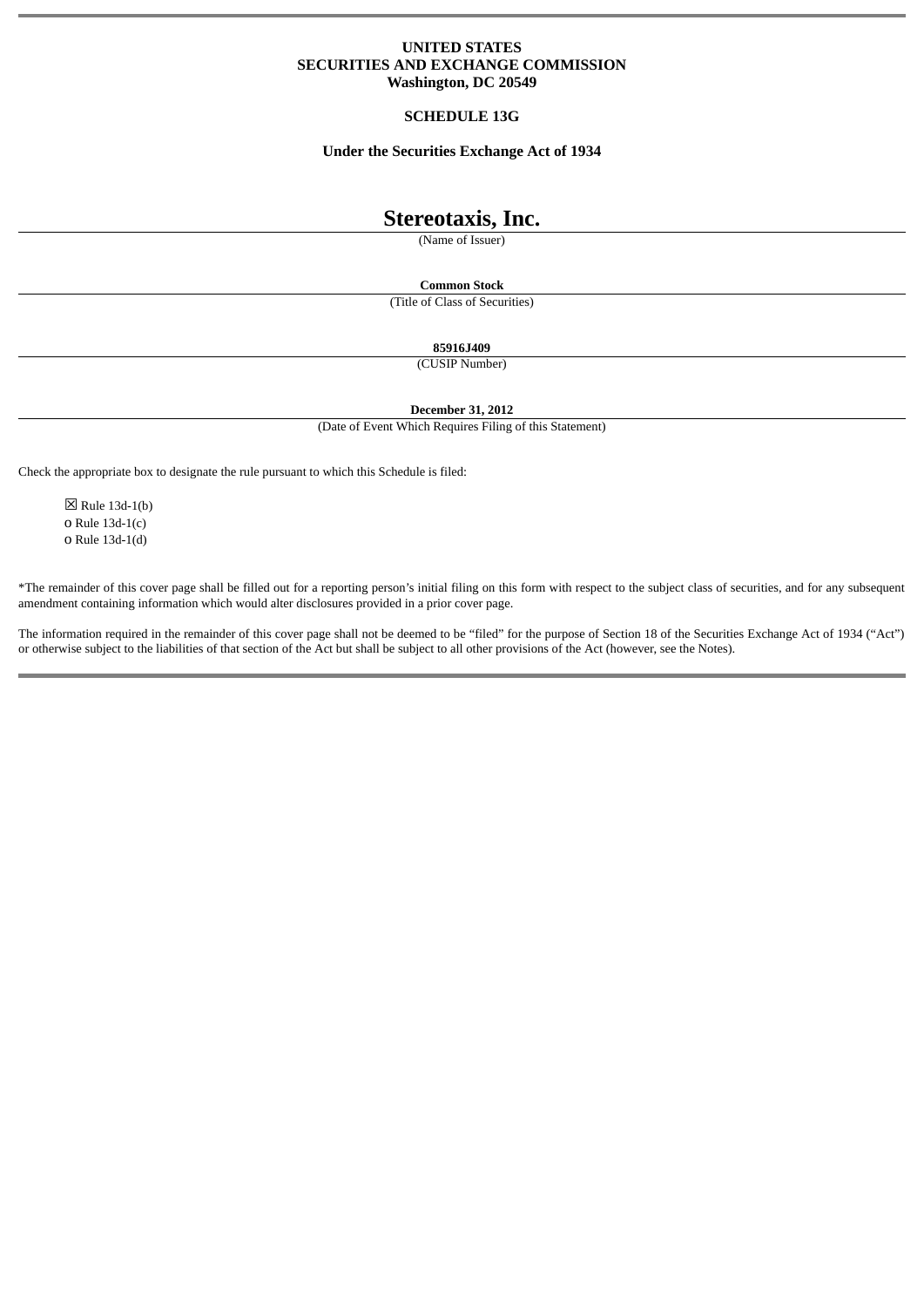## **CUSIP No. 85916J409 SCHEDULE 13G Page 2 of 6 Pages**

|                                                                                                                            | NAME OF REPORTING PERSONS                                                                          |   |                               |  |
|----------------------------------------------------------------------------------------------------------------------------|----------------------------------------------------------------------------------------------------|---|-------------------------------|--|
| $\mathbf{1}$                                                                                                               | Tenor Capital Management Company, L.P.                                                             |   |                               |  |
|                                                                                                                            | I.R.S. IDENTIFICATION NO. OF ABOVE PERSONS: 84-1641518                                             |   |                               |  |
| $\overline{2}$                                                                                                             | CHECK THE APPROPRIATE BOX IF A MEMBER OF A GROUP (See Instructions)<br>$(a)$ o<br>$(b)$ o          |   |                               |  |
| 3                                                                                                                          | <b>SEC USE ONLY</b>                                                                                |   |                               |  |
| $\overline{4}$                                                                                                             | CITIZENSHIP OR PLACE OF ORGANIZATION                                                               |   |                               |  |
|                                                                                                                            | Delaware, United States                                                                            |   |                               |  |
|                                                                                                                            |                                                                                                    | 5 | <b>SOLE VOTING POWER</b>      |  |
|                                                                                                                            | <b>NUMBER OF</b>                                                                                   |   | 455,894                       |  |
| <b>SHARES</b><br><b>BENEFICIALLY</b><br><b>OWNED BY</b><br><b>EACH</b><br><b>REPORTING</b><br><b>PERSON</b><br><b>WITH</b> |                                                                                                    | 6 | <b>SHARED VOTING POWER</b>    |  |
|                                                                                                                            |                                                                                                    |   | $\Omega$                      |  |
|                                                                                                                            |                                                                                                    | 7 | <b>SOLE DISPOSITIVE POWER</b> |  |
|                                                                                                                            |                                                                                                    |   | 455,894                       |  |
|                                                                                                                            |                                                                                                    | 8 | SHARED DISPOSITIVE POWER      |  |
|                                                                                                                            |                                                                                                    |   | $\Omega$                      |  |
| 9                                                                                                                          | AGGREGATE AMOUNT BENEFICIALLY OWNED BY EACH REPORTING PERSON                                       |   |                               |  |
|                                                                                                                            | 455,894                                                                                            |   |                               |  |
| 10                                                                                                                         | CHECK IF THE AGGREGATE AMOUNT IN ROW (9) EXCLUDES CERTAIN SHARES (See Instructions)<br>$\mathbf 0$ |   |                               |  |
|                                                                                                                            |                                                                                                    |   |                               |  |
| 11                                                                                                                         | PERCENT OF CLASS REPRESENTED BY AMOUNT IN ROW (9)                                                  |   |                               |  |
|                                                                                                                            | 5.8%                                                                                               |   |                               |  |
| 12                                                                                                                         | TYPE OF REPORTING PERSON (See Instructions)                                                        |   |                               |  |
|                                                                                                                            | IA                                                                                                 |   |                               |  |
|                                                                                                                            |                                                                                                    |   |                               |  |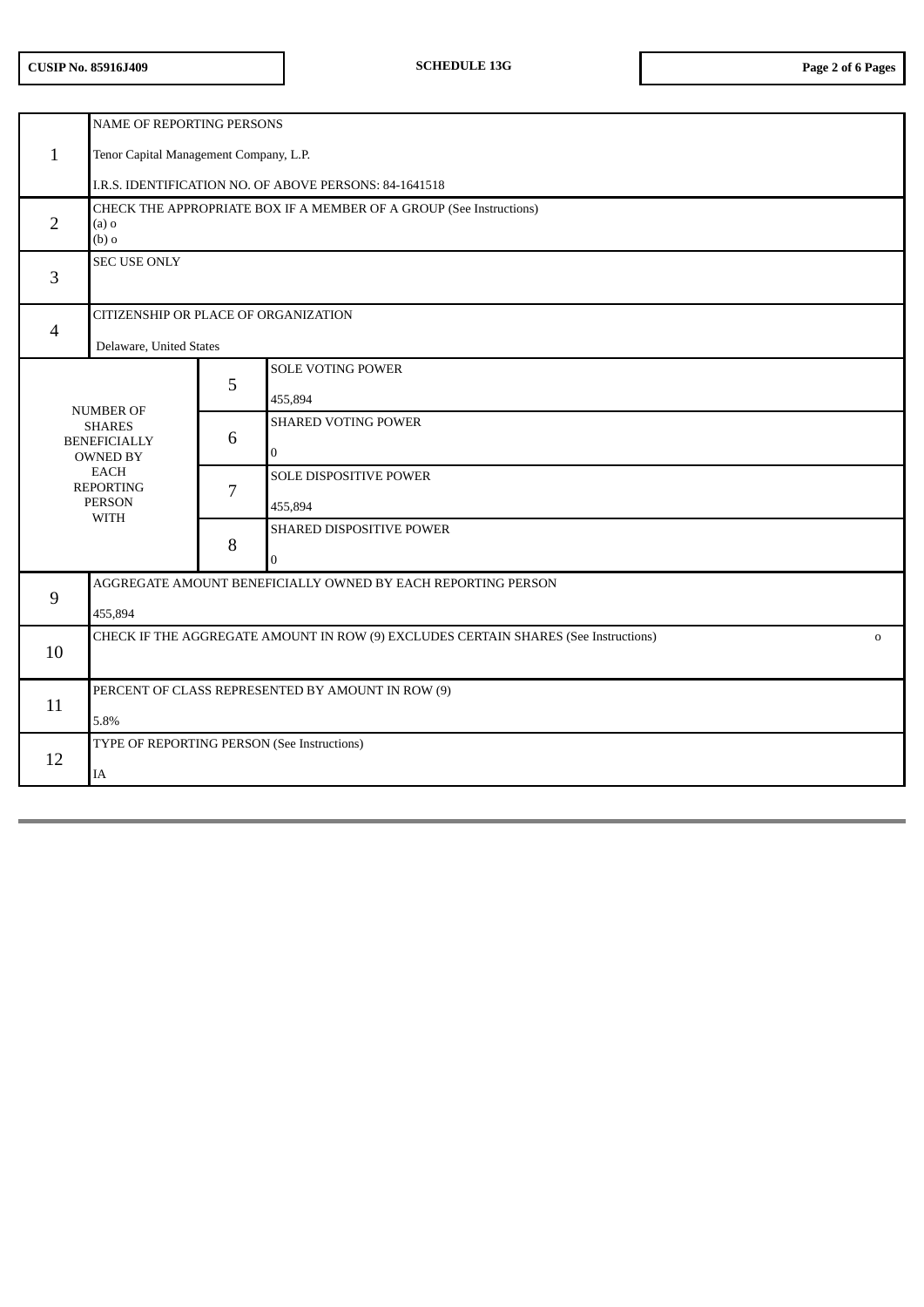### **Item 1. (a) Name of Issuer**

Stereotaxis, Inc.

## **(b) Address of Issuer's Principal Executive Offices**

4320 Forest Park Avenue, Suite 100

St. Louis, MO 63108

#### **Item 2. (a) Name of Person Filing**

Tenor Capital Management Company, L.P.

## **(b) Address of Principal Business Office, or, if none, Residence**

1180 Avenue of the Americas, Suite 1940 New York, NY 10036 United States

**(c) Citizenship**

Please refer to Item 4 on the cover sheet for each Reporting Person

#### **(d) Title of Class of Securities**

Common Stock

### **(e) CUSIP No.:**

85916J409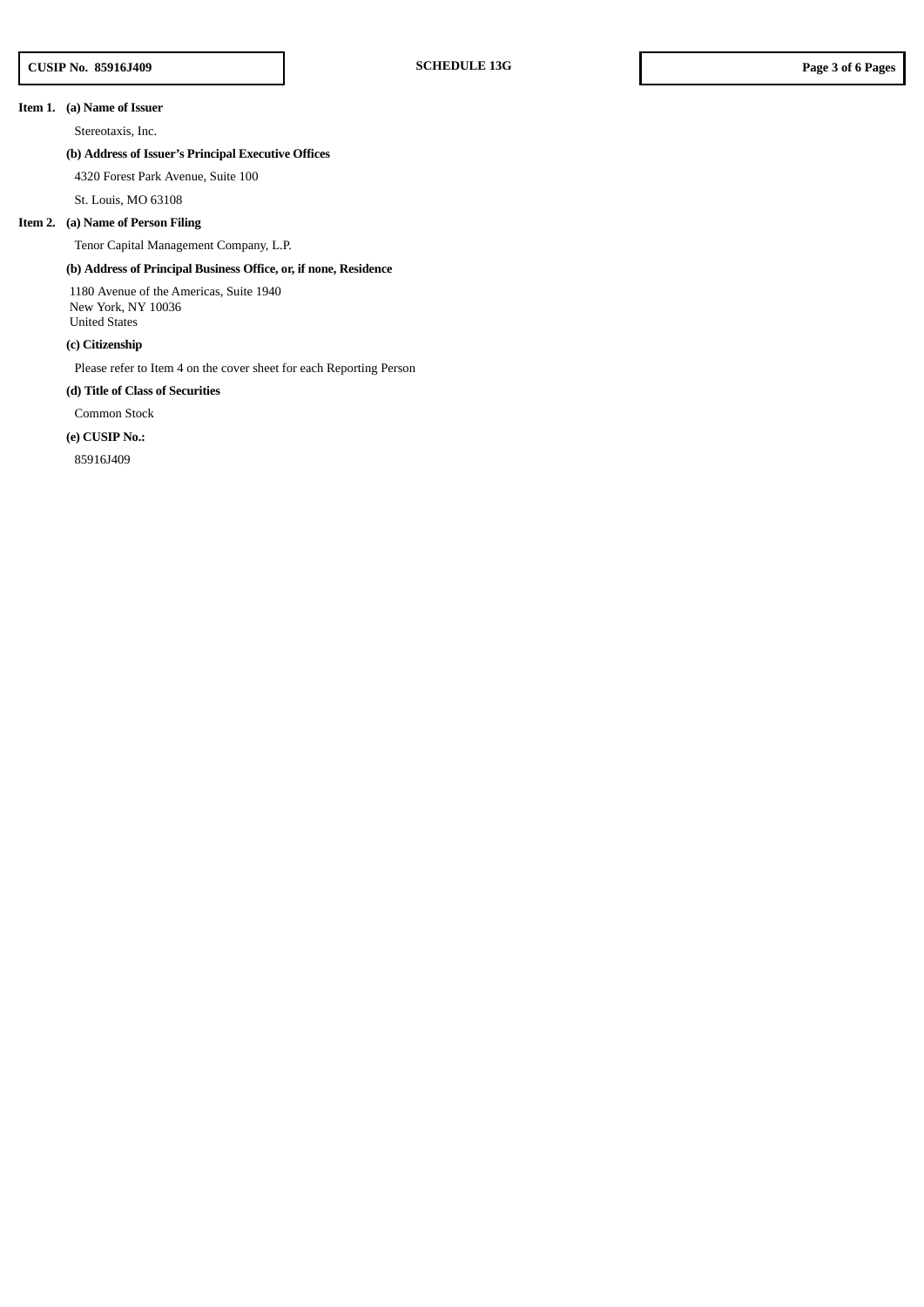#### Item 3. If this statement is filed pursuant to §§240.13d-1(b) or 240.13d-2(b) or (c), check whether the person filing is a:

- (a)  $\quad \Box \quad$  Broker or dealer registered under section 15 of the Act (15 U.S.C. 780);
- (b)  $\Box$  Bank as defined in section 3(a)(6) of the Act (15 U.S.C. 78c);
- (c)  $\Box$  Insurance company as defined in section 3(a)(19) of the Act (15 U.S.C. 78c);
- (d) ☐ Investment company registered under section 8 of the Investment Company Act of 1940 (15 U.S.C. 80a-8);
- (e) x An investment adviser in accordance with  $\S 240.13d-1(b)(1)(ii)(E)$ ;
- (f)  $\Box$  An employee benefit plan or endowment fund in accordance with §240.13d-1(b)(1)(ii)(F);
- (g)  $\Box$  A parent holding company or control person in accordance with §240.13d-1(b)(1)(ii)(G);
- (h)  $\Box$  A savings associations as defined in Section 3(b) of the Federal Deposit Insurance Act (12 U.S.C. 1813);
- (i) ☐ A church plan that is excluded from the definition of an investment company under section 3(c)(14) of the Investment Company Act of 1940 (15 U.S.C. 80a-3);
- (j)  $\Box$  A non-U.S. institution in accordance with §240.13d-1(b)(1)(ii)(J);
- (k)  $\Box$  A group, in accordance with §240.13d-1(b)(1)(ii)(K). If filing as a non-U.S. institution in accordance with §240.13d-1(b)(1)(ii)(J), please specify the type of institution: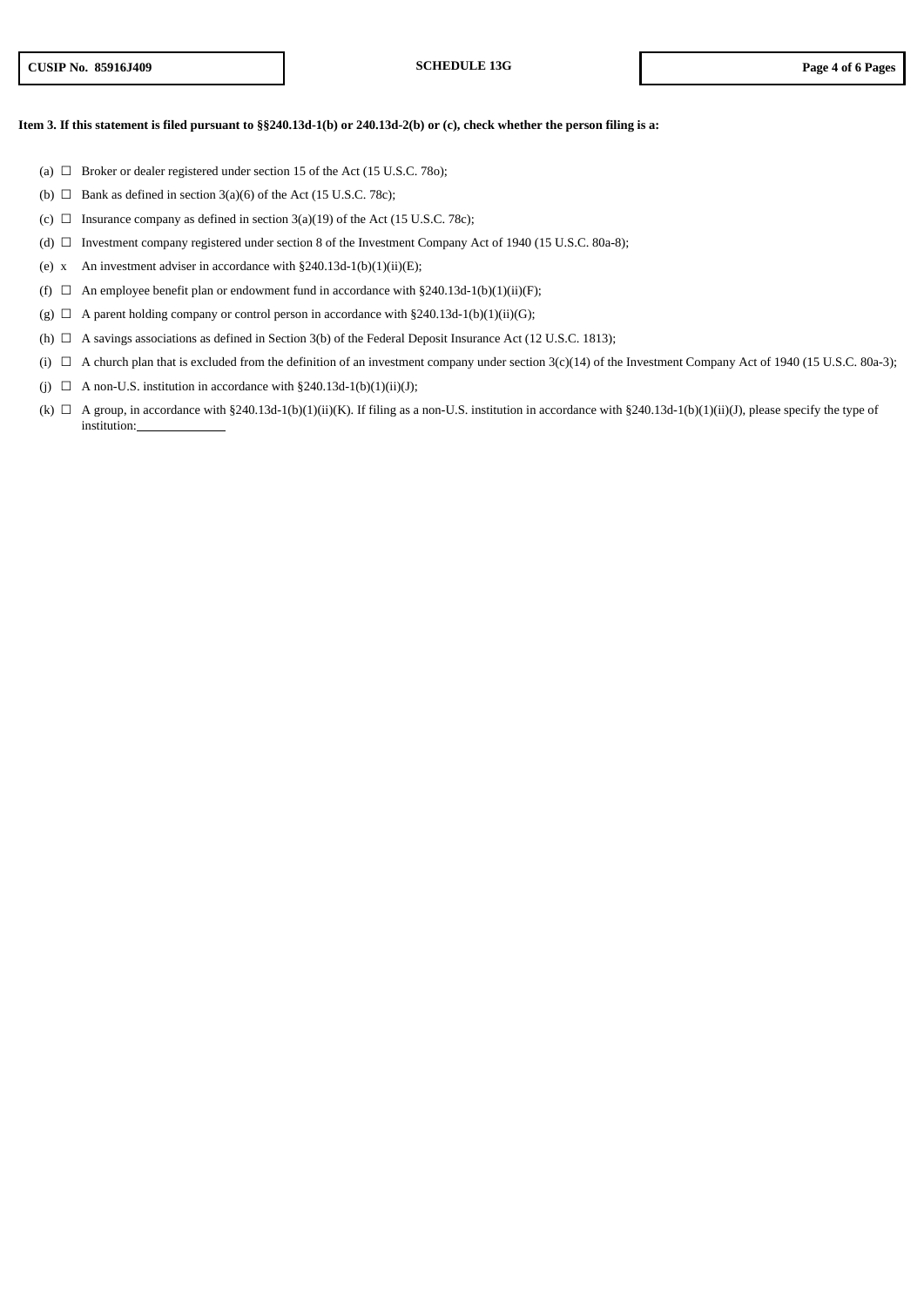#### **Item 4. Ownership**

Please see Items 5 - 9 and 11 on each cover sheet for each Reporting Person.

#### **Item 5. Ownership of Five Percent or Less of a Class**

Not Applicable

#### **Item 6. Ownership of More Than Five Percent on Behalf of Another Person**

Not Applicable

#### Item 7. Identification and Classification of the Subsidiary which Acquired the Security Being Reported on by the Parent Holding Company or Control Person

Not Applicable

#### **Item 8. Identification and Classification of Members of the Group**

Not Applicable

#### **Item 9. Notice of Dissolution of Group**

Not Applicable

#### **Item 10. Certification**

By signing below I certify that, to the best of my knowledge and belief, the securities referred to above were acquired and held in the ordinary course of business and were not acquired and are not held for the purpose of or with the effect of changing or influencing the control of the issuer of the securities and were not acquired and are not held in connection with or as a participant in any transaction having that purpose or effect.